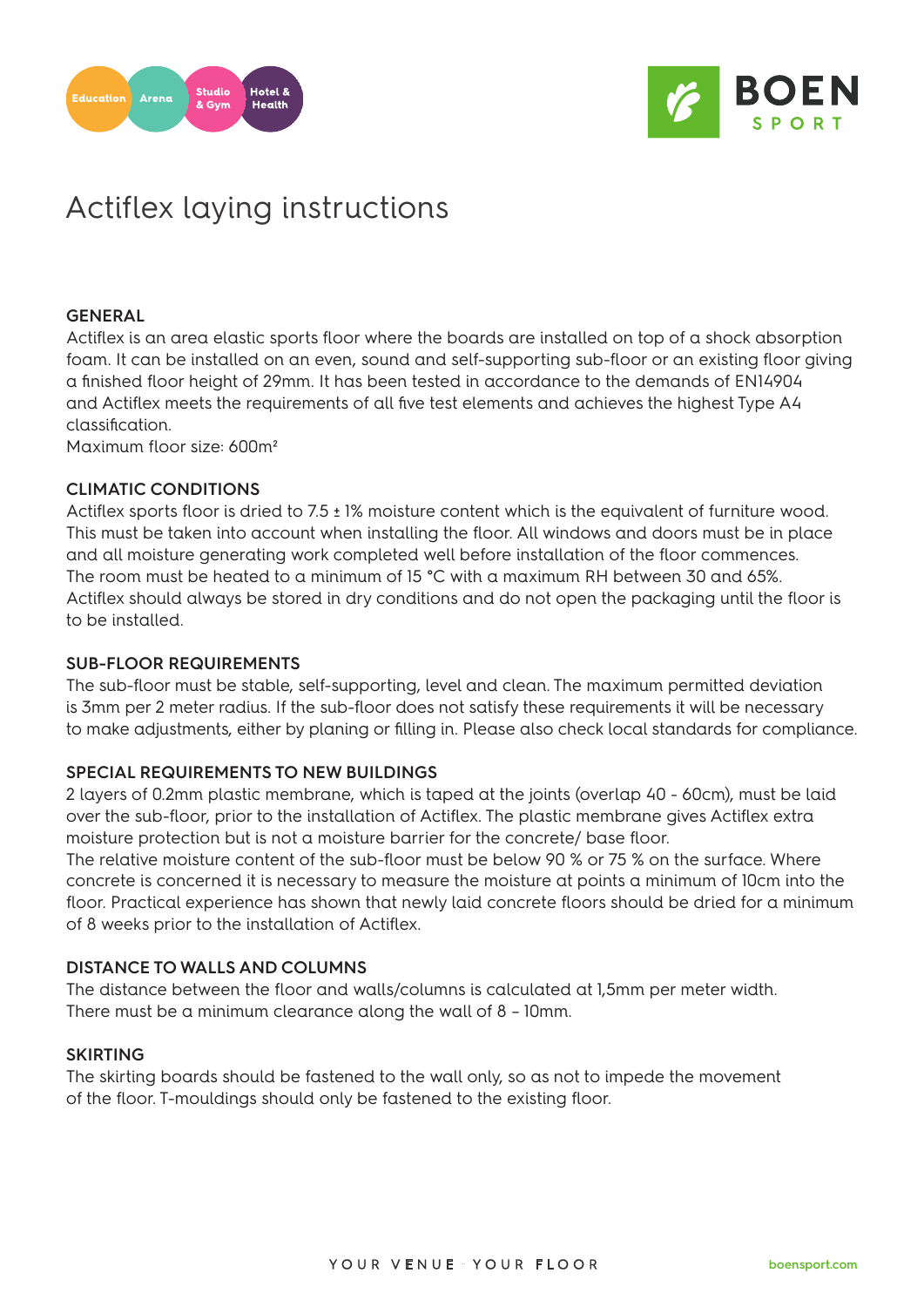



# Actiflex laying instructions

- **1** It is recommended to lay the parquet lengthwise to the main source of light, so as to take into account the lights' angle of incidence. The laying of the floor must be carefully considered before beginning the installation process, so as to avoid final boards being too short or narrow against the wall. Measure the room before commencing installation. It is imperative that a 0.20mm thick layer of plastic, taped at the joins, is laid on the concrete sub-flooring.
- **2** Begin by laying the perimeter strips which are supplied, 15 x 100mm, along the wall, in the direction the parquet is to be laid.
- **3** Lay the Actiflex underlay 2000 x 1500 x 8mm against the row of supporting boards. The underlay must not be laid less than 10cm from the side walls.
- **4-5** Place the first board with the tongue facing the wall and the groove facing outwards. There must be a minimum clearance along the wall of 8 - 10mm (1.5mm per meter room width). The next board is laid at an angle (approx. 30°) against the end join and pressed down. Continue in this way until the first row is laid.
- **6** Begin the second row with the off-cut board from the first row, which must be a minimum of 50cm.
- **7** Cut support blocks 15 x 100 x 70mm and place them under the Actiflex boards at the ends of each row.
- **8** The Actiflex mats are gradually laid as the floor is installed. The offcut from the first row is used to start the next row, this ensures that the mats are laid randomly and remain in place.
- **9-10** Use a light knock with a tapping block, e.g. 10 x 10cm or similar, against the lower edge of the parquet, while pressing down the row of boards against the underlay, such that the boards slip into place.
- **11** By pressing the board at the end, the tongue will yield and "lock" the boards together.
- **12** Continue laying the next row, using the off-cut from the previous row. Ensure that there is a minimum overlap of 40cm between the boards.
- **13-14** Apertures for piping etc. must be as spaciously as possible so as to allow for free movement of the floor. The apertures are then covered with pipe-collars.
- **15** After the flooring is installed it is still mportant to ensure that the room remains temperate with a relative humidity of between 30 and 60 %. Clean the floor using a dry dust mop or vacuum cleaner. If the floor needs to be washed it is important that the use of water is kept to a minimum. Do not allow water to dry on the surface of the parquet.